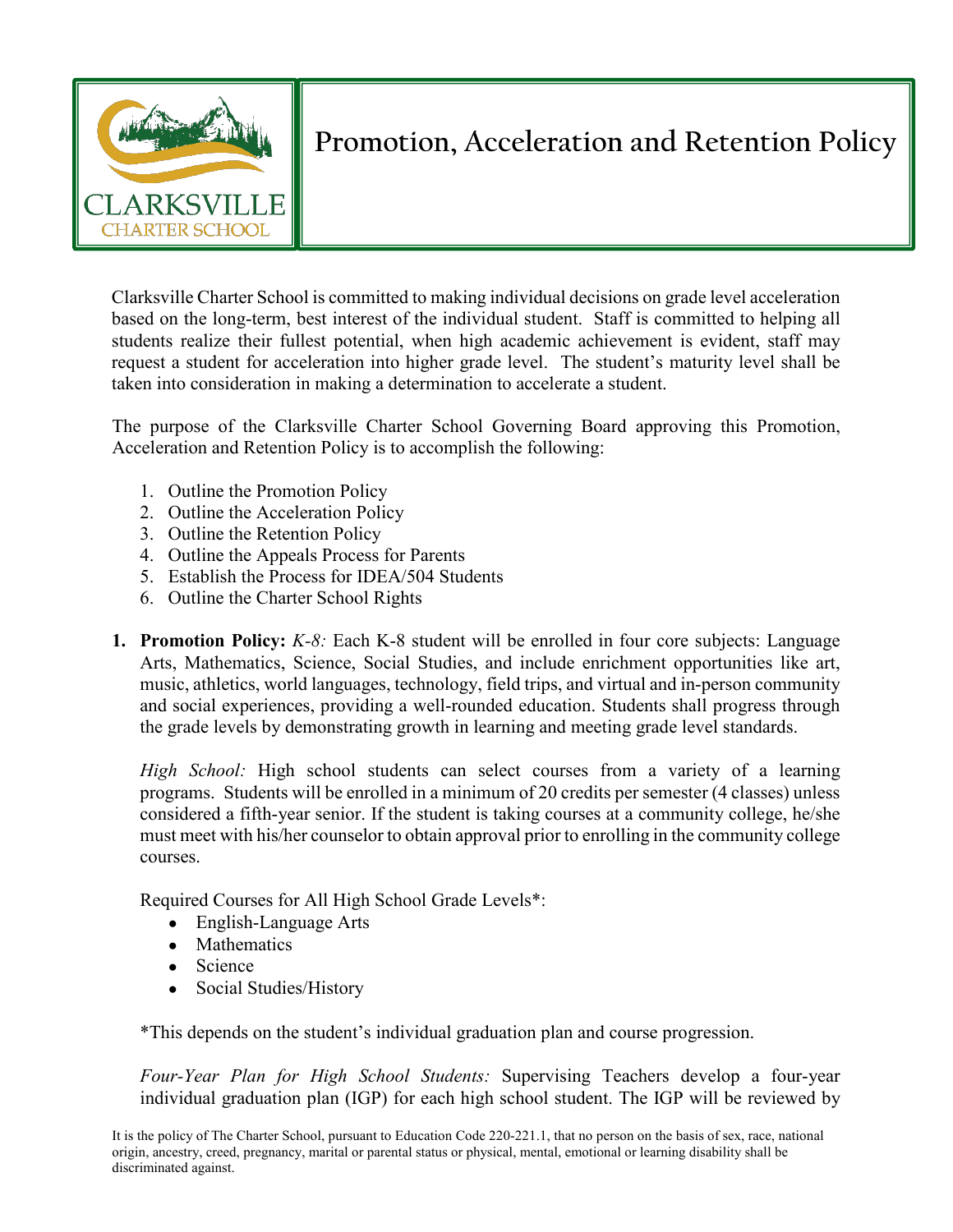the Guidance Counselor and/or Regional Administrator and revisited annually (unless necessary due to mid-year course changes). The four-year individual graduation plan will include:

- Learning Program
- Student's intended courses
- Courses completed
- Course of Study
- College and/or Career path
- **2. Acceleration Policy:** When high academic achievement is evident, a teacher and/or parent may recommend a student for acceleration of courses. The student's social and emotional growth shall be taken into consideration in making a determination to accelerate a student.

*Mid-Year Grade Level Acceleration Requests:* The decision to promote a student mid-year will be made only after careful consideration has been given with regards to serving the academic best interests of the student. Mid-year promotions are approved or denied at the end of the first semester. If a student is promoted at the end of the first semester, he/she should be on target to complete all courses at his/her promoted grade level by the end of the school year. 8th to 9th grade acceleration requests are only considered in the fall semester before the high school add/drop date.

A child who was *not age-eligible* for kindergarten (that is, the child turned five after September 1 in the 2014-15 school year or thereafter) and who attended a California private school kindergarten for a year is viewed by the CDE as *not legally enrolled* in kindergarten, pursuant to *EC* Section 48000 requirements. Therefore, this child, upon enrollment in public school, is enrolled in kindergarten, assessed, and may (but is not required to) be immediately promoted to first grade if the child meets the following State Board of Education criteria, pursuant to Title 5, Section 200:

- *The child is at least five years of age.*
- *The child has attended a public school kindergarten for a long enough time to enable school personnel to evaluate the child's ability.*
- *The child is in the upper 5 percent of the child's age group in terms of general mental ability.*
- *The physical development and social maturity of the child are consistent with the child's advanced mental ability.*
- *The parent or guardian has filed a written statement with the district that approves placement in first grade.*

A statement, signed by the district and parent/guardian, is placed in the official school records for these five-year-olds who have been advanced to first grade (EC Section 48011). This action prevents a subsequent audit exception for first grade placement of an *ageineligible* student.

*Procedure:* In order for the school to make sound academic decisions regarding mid-year grade level promotions, the following process will be followed: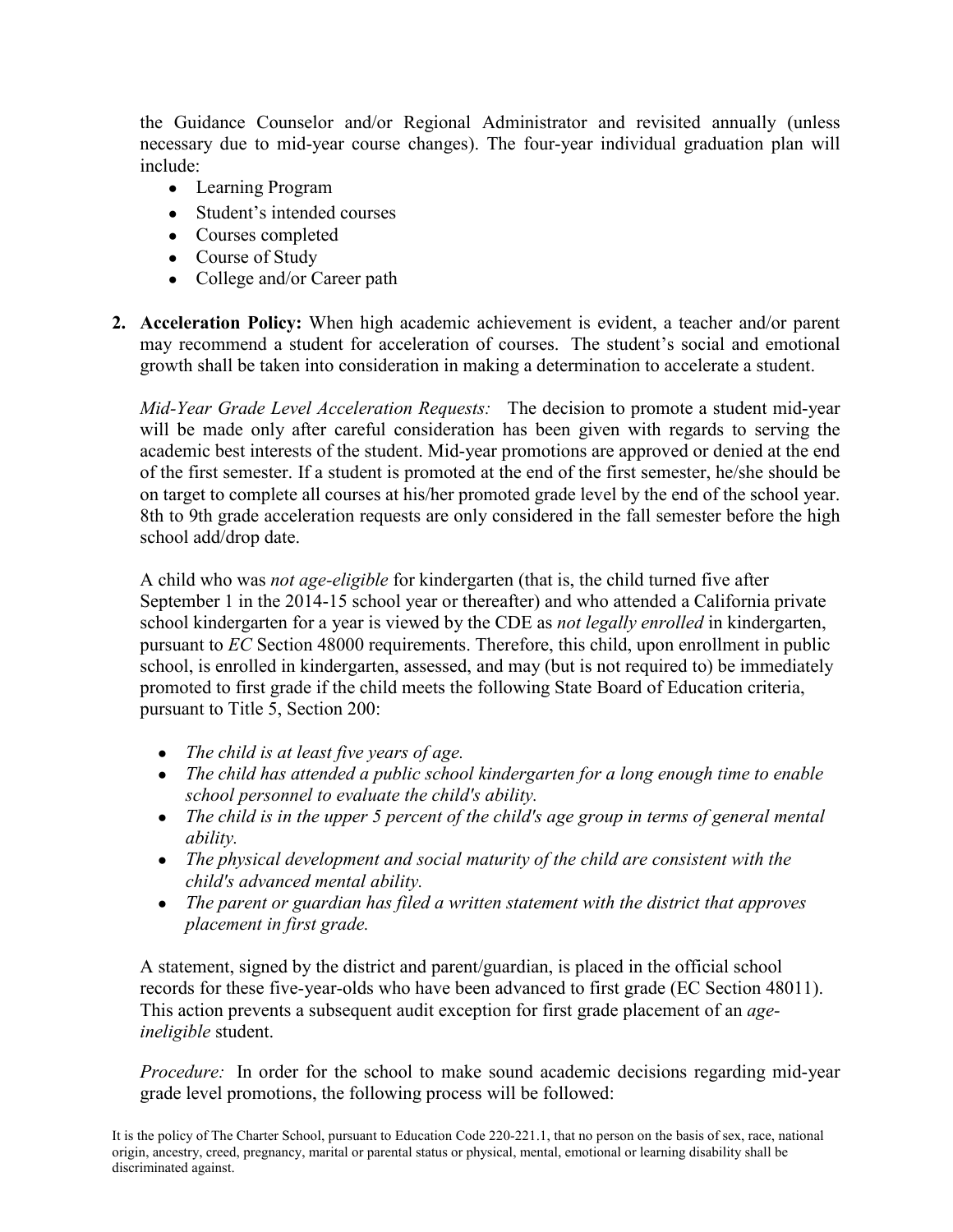### *Parent:*

• Parent Request: Parents may request that the teacher promote their child one grade level at the end of the 1<sup>st</sup> semester.

# *Teacher:*

If the student's teacher agrees that a review for mid-year grade level promotion is appropriate, the teacher will complete a request for acceleration into a higher grade level and take the student's maturity level into consideration. The request should be sent to gradelevelhelp@inspireschools.org. Requests must be received by email prior to Winter Break.

- If the student's assessment results are not above grade level, the teacher needs to provide documentation with a written request regarding why promotion is in the student's best interest.
- If the student is not on track to complete all courses at the grade level he/she would be promoted to, the teacher will need to explain in the written request why a promotion would be in the student's best interest.
- Information regarding prior grade retention and the circumstances of such

*Student Assessment Records (a combination of the following may be used to assess the student's readiness to promote):* 

- *Teachers must meet and evaluate student in person.*
	- o *Under no circumstance shall the parent or Learning Coach assist student with assessments when the assessment is being used to promote a student mid-year.*
- Bader Reading Assessment indicates student is performing above current grade level
- Writing Sample showing proficiency above grade level standards
- Benchmark Data indicates student has mastered current grade level content/state standards
- Benchmark results in Mathematics and ELA indicate student is advanced at current grade level content/state standards
- SBAC results (if available) indicate student has met or exceeded standards
- Student work samples, demonstrating proficiency above current grade level standards.
- **3. Retention Policy:** The Charter School is committed to making individual decisions on grade retention based on the long-term, best interest of the individual student. Staff is committed to helping all students realize their fullest potential, including remediation for students that are experiencing difficulty. To that end, retention may be appropriate for a student experiencing extreme academic difficulty or serious health or family emergencies. Typically, retention is considered after various other remediation steps have been employed by student's teacher(s) and academic team with insufficient success. Special consideration will be given to students with limited English proficiency and those with a special education IEP. Students may be retained only once in their K-8 school career. After careful analysis of evidenced based instruction and intervention, retention is considered for the next school year.

# *Kindergarten Retention Criteria:*

Students can also be retained in grade K based upon current law. Kindergarten students who have completed one year of kindergarten shall be admitted to first grade unless the parent/guardian and the district agree that the student shall continue in kindergarten for not

It is the policy of The Charter School, pursuant to Education Code 220-221.1, that no person on the basis of sex, race, national origin, ancestry, creed, pregnancy, marital or parental status or physical, mental, emotional or learning disability shall be discriminated against.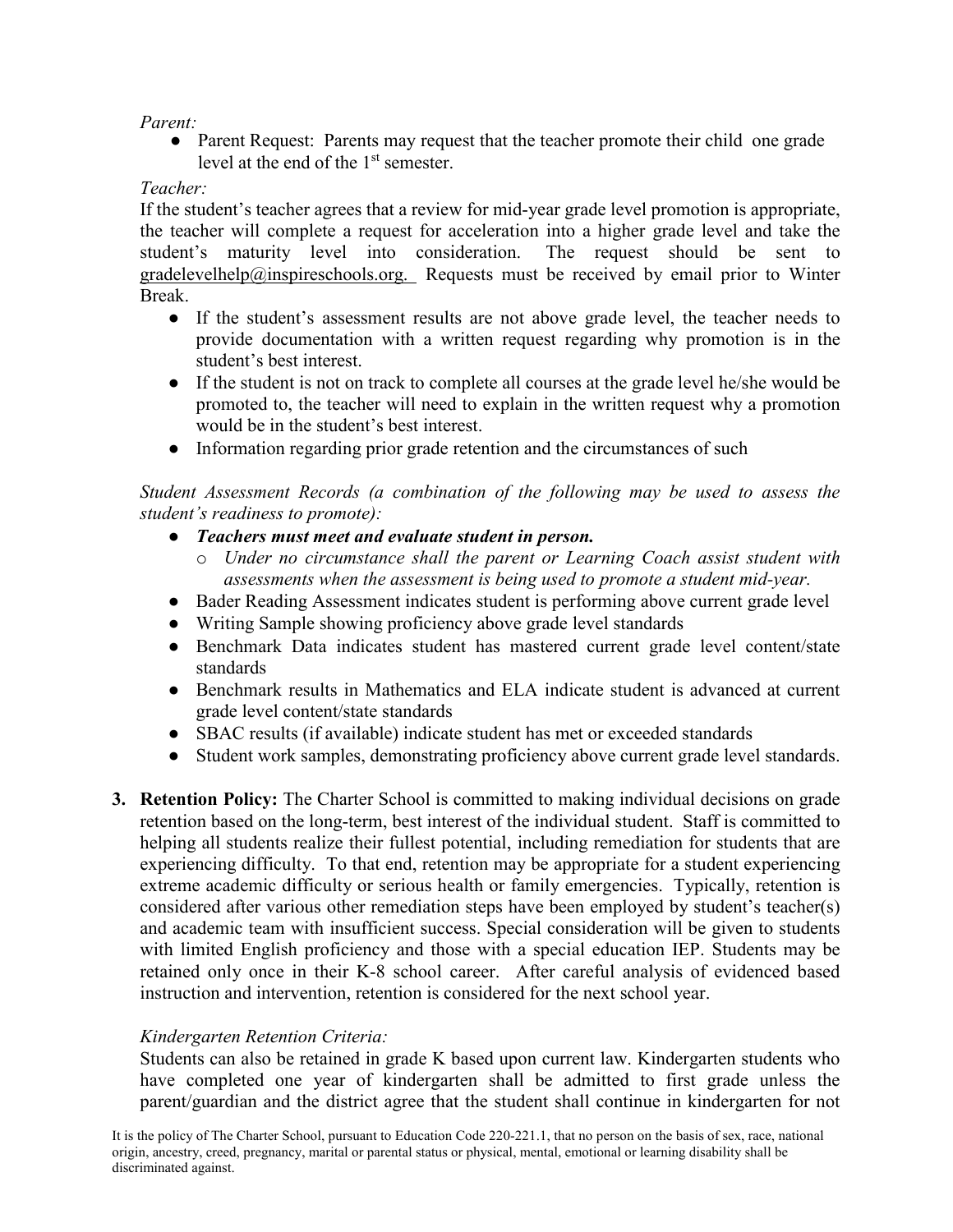more than one additional school year based on student progress on the Individualized Learning Plan. (Ed Code 48011). Whenever a student continues in kindergarten for an additional year, the School Staff shall secure an agreement, signed by the parent/ guardian, stating that the student shall continue in kindergarten for not more than one additional school year. (Ed Code 46300)

#### *Grades 9-12 Retention Criteria:*

The state does not require school districts to have student retention criteria beyond the last year of middle school to the first year of high school. Progress toward high school graduation shall be based on the student's ability to pass the subjects and electives necessary to earn the required number of credits.

### *Grades 1-8 Retention Criteria*:

If a student is identified as performing below the minimum standard for promotion based on their progress on the Individualized Learning Plan, the student may be retained in his/her current grade level. Both the parent and teacher must determine, in writing, if retention is the appropriate intervention for the student's academic deficiencies. This determination shall specify the reasons that retention is appropriate for the student and shall include recommendations for interventions necessary to assist the student in attaining acceptable levels of academic achievement. If the teacher and parent are not in agreement with the recommendation of retention, please see below for the appeal process. The burden of proof for the appeal rests with the appealing party. (Ed Code 48070.5)

| <b>Step</b>                                                                   | <b>Timeline</b>        |
|-------------------------------------------------------------------------------|------------------------|
|                                                                               |                        |
| 1. Teacher or parent recommends retention $Teacher - By the last$             |                        |
| consideration for student.                                                    | day of fall semester   |
|                                                                               | Parent $-$ By the last |
|                                                                               | day of fall semester   |
| 2. Remediation steps occur, including, but not Teacher – September-April 15th |                        |
| limited to:                                                                   |                        |
|                                                                               |                        |
| **SST meeting                                                                 |                        |
| **Academic screenings                                                         |                        |
| **Multi-tiered Systems of Supports, includes Tier,                            |                        |
| 1, Tier 2, and Tier 3 intervention                                            |                        |
| **Curriculum intervention                                                     |                        |
|                                                                               |                        |

*Grades 1-8 Retention Timeline:* Parents will request student retention in writing following the timeline explained below.